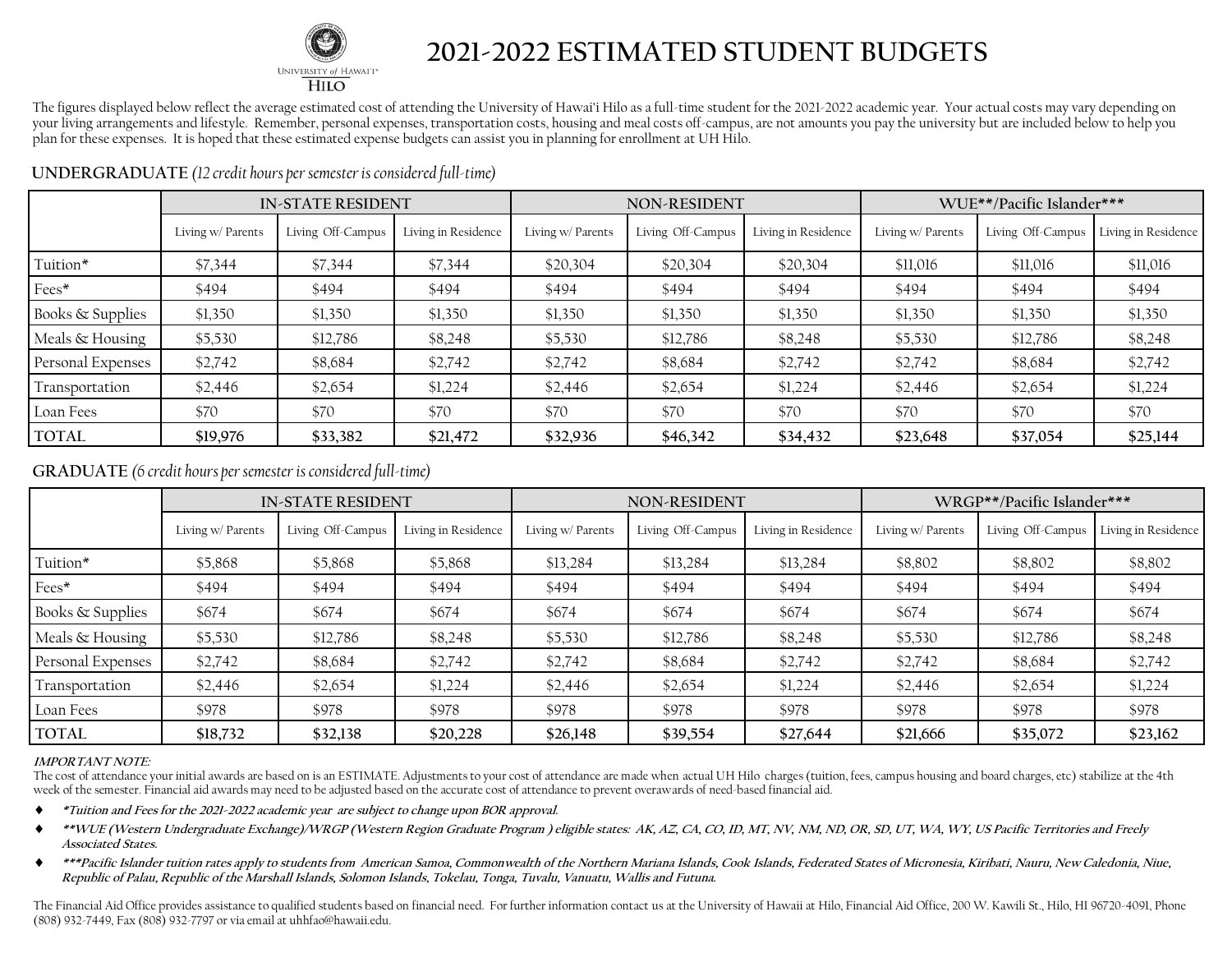

## **COLLEGE OF PHARMACY 2021-2022 ESTIMATED STUDENT BUDGETS**

The figures displayed below reflect the average estimated cost of attending the University of Hawaii at Hilo Doctor of Pharmacy (PharmD) Program as a full-time student for the 2021-2022 academic year . Your actual costs may vary depending on your living arrangements and lifestyle. Remember, personal expenses, transportation costs, housing and meals off-campus are not amounts you pay to the university but are included below to help you plan for these expenses. It is hoped that these estimated expense budgets can assist you in planning for enrollment at UH Hilo.

|                             | <b>IN-STATE RESIDENT</b> |                                  |                              | <b>NON-RESIDENT</b> |                                  |                              | <b>PACIFIC ISLANDER**</b> |                                  |                              |
|-----------------------------|--------------------------|----------------------------------|------------------------------|---------------------|----------------------------------|------------------------------|---------------------------|----------------------------------|------------------------------|
|                             | Living w/ Parents        | Living w/ Roomates<br>Off Campus | Living in Residence<br>Halls | Living w/ Parents   | Living w/ Roomates<br>Off Campus | Living in Residence<br>Halls | Living w/ Parents         | Living w/ Roomates<br>Off Campus | Living in Residence<br>Halls |
| Tuition*                    | \$24,096                 | \$24,096                         | \$24,096                     | \$41,040            | \$41,040                         | \$41,040                     | \$36,144                  | \$36,144                         | \$36,144                     |
| Fees*                       | \$494                    | \$494                            | \$494                        | \$494               | \$494                            | \$494                        | \$494                     | \$494                            | \$494                        |
| <b>Books &amp; Supplies</b> | \$1,350                  | \$1,350                          | \$1,350                      | \$1,350             | \$1,350                          | \$1,350                      | \$1,350                   | \$1,350                          | \$1,350                      |
| Meals & Housing             | \$6,758                  | \$15,626                         | \$10,080                     | \$6,758             | \$15,626                         | \$10,080                     | \$6,758                   | \$15,626                         | \$10,080                     |
| Personal Expenses           | \$3,350                  | \$10,612                         | \$3,350                      | \$3,350             | \$10,612                         | \$3,350                      | \$3,350                   | \$10,612                         | \$3,350                      |
| Transportation              | \$2,988                  | 3,242                            | \$1,496                      | \$2,988             | 3,242                            | \$1,496                      | \$2,988                   | 3,242                            | \$1,496                      |
| Loan Fees                   | \$978                    | \$978                            | \$978                        | \$978               | \$978                            | \$978                        | \$978                     | \$978                            | \$978                        |
| Medical Insurance           | \$4,632                  | \$4,632                          | \$4,632                      | \$4,632             | \$4,632                          | \$4,632                      | \$4,632                   | \$4,632                          | \$4,632                      |
| <b>TOTAL</b>                | \$44,646                 | \$61,030                         | \$46,476                     | \$61,590            | \$77,974                         | \$63,420                     | \$56,694                  | \$73,078                         | \$58,524                     |

**Note: 12 or more credit hours per semester are considered full-time.**

### **IMPORTANT NOTE:**

The cost of attendance your initial awards are based on is an ESTIMATE. Adjustments to your cost of attendance are made when actual UH Hilo charges (tuition, fees, campus housing and board charges, etc) stabilize at the 4th week of the semester. Financial aid awards may need to be adjusted based on the accurate cost of attendance to prevent overawards of need-based financial aid.

- **\*Tuition and Fees for the 2021-2022 academic year are subject to change upon BOR approval.**
- **\*\*Pacific Islander tuition rates apply to students from American Samoa, Commonwealth of the Northern Mariana Islands, Cook Islands, Federated States of Micronesia, Kiribati, Nauru, New Caledonia, Niue, Republic of Palau, Republic of the Marshall Islands, Solomon Islands, Tokelau, Tonga, Tuvalu, Vanuatu, Wallis and Futuna.**

The Financial Aid Office provides assistance to qualified students based on financial need. For further information contact us at the University of Hawaii at Hilo, Financial Aid Office, 200 W. Kawili St., Hilo, HI 96720-4091, Phone (808) 932-7449, Fax (808) 932-7797 or via email at uhhfao@hawaii.edu.